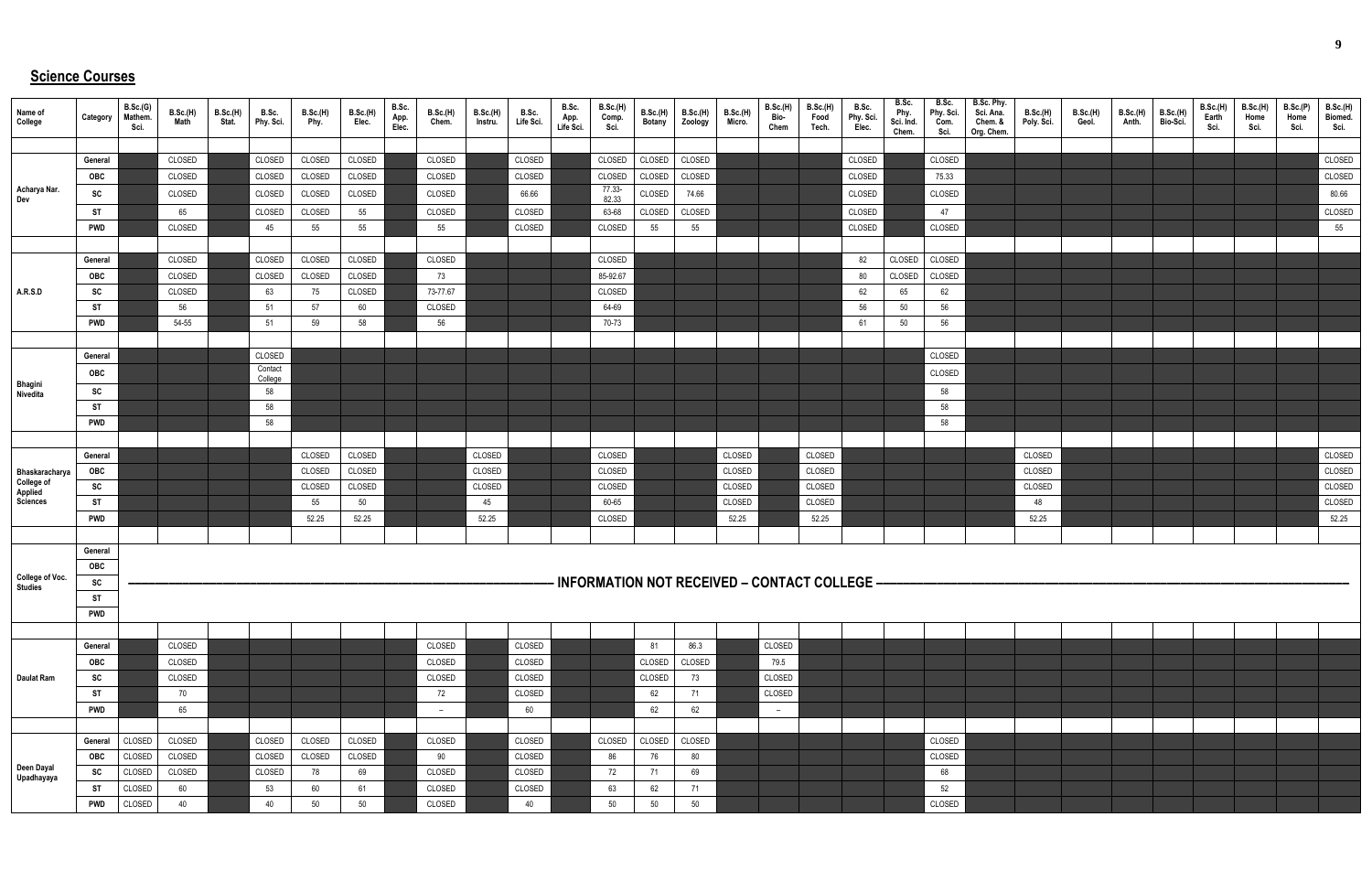| Name of<br>College                | Category                                                                                           | B.Sc.(G)<br>Mathem.<br>Sci. | <b>B.Sc.(H)</b><br><b>Math</b>                                                                                       | B.Sc.(H)<br>Stat.                    | B.Sc.<br>Phy. Sci.                                                                                               | <b>B.Sc.(H)</b><br>Phy.                                                                                              | B.Sc.(H)<br>Elec.                      | B.Sc.<br>App.<br>Elec. | <b>B.Sc.(H)</b><br>Chem.                                                                             | <b>B.Sc.(H)</b><br>Instru. | B.Sc.<br>Life Sci.                                                                                                  | B.Sc.<br>App.<br>Life Sci. | <b>B.Sc.(H)</b><br>Comp.<br>Sci.             | <b>B.Sc.(H)</b><br><b>Botany</b>                                                                         | B.Sc.(H)<br>Zoology                                                                                          | <b>B.Sc.(H)</b><br>Micro.          | B.Sc.(H)<br>Bio-<br>Chem                                               | <b>B.Sc.(H)</b><br>Food<br>Tech. | B.Sc.<br>Phy. Sci.<br>Elec.                    | B.Sc.<br>Phy.<br>Sci. Ind.<br>Chem.                                    | B.Sc.<br>Phy. Sci.<br>Com.<br>Sci.                                                                                   | B.Sc. Phy.<br>Sci. Ana.<br>Chem. &<br>Org. Chem. | <b>B.Sc.(H)</b><br>Poly. Sci. | <b>B.Sc.(H)</b><br>Geol. | <b>B.Sc.(H)</b><br>Anth.           | B.Sc.(H)<br>Bio-Sci. | B.Sc.(H)<br>Earth<br>Sci.                    | <b>B.Sc.(H)</b><br>Home<br>Sci.                | B.Sc.(P)<br>Home<br>Sci.           | <b>B.Sc.(H)</b><br>Biomed.<br>Sci. |
|-----------------------------------|----------------------------------------------------------------------------------------------------|-----------------------------|----------------------------------------------------------------------------------------------------------------------|--------------------------------------|------------------------------------------------------------------------------------------------------------------|----------------------------------------------------------------------------------------------------------------------|----------------------------------------|------------------------|------------------------------------------------------------------------------------------------------|----------------------------|---------------------------------------------------------------------------------------------------------------------|----------------------------|----------------------------------------------|----------------------------------------------------------------------------------------------------------|--------------------------------------------------------------------------------------------------------------|------------------------------------|------------------------------------------------------------------------|----------------------------------|------------------------------------------------|------------------------------------------------------------------------|----------------------------------------------------------------------------------------------------------------------|--------------------------------------------------|-------------------------------|--------------------------|------------------------------------|----------------------|----------------------------------------------|------------------------------------------------|------------------------------------|------------------------------------|
| Deshbandhu<br><b>Dyal Singh</b>   | General<br>OBC<br><b>SC</b><br>ST<br><b>PWD</b><br>General<br><b>OBC</b><br>SC<br>ST<br><b>PWD</b> |                             | CLOSED<br>CLOSED<br>CLOSED<br>Contact<br>College<br>Contact<br>College<br>CLOSED<br>CLOSED<br>CLOSED<br>58<br>CLOSED |                                      | CLOSED<br>CLOSED<br>CLOSED<br>Contact<br>College<br>Contact<br>College<br>CLOSED<br>CLOSED<br>CLOSED<br>45<br>45 | CLOSED<br>CLOSED<br>CLOSED<br>Contact<br>College<br>Contact<br>College<br>CLOSED<br>CLOSED<br>CLOSED<br>CLOSED<br>55 |                                        |                        | CLOSED<br>CLOSED<br>CLOSED<br>CLOSED<br>Contact<br>College<br>CLOSED<br>CLOSED<br>CLOSED<br>55<br>55 |                            | CLOSED<br>CLOSED<br>CLOSED<br>Contact<br>College<br>Contact<br>College<br>CLOSED<br>CLOSED<br>69.33<br>60<br>CLOSED |                            |                                              | CLOSED<br>CLOSED<br>CLOSED<br>CLOSED<br>Contact<br>College<br>CLOSED<br>CLOSED<br>CLOSED<br>62<br>CLOSED | CLOSED<br>CLOSED<br>CLOSED<br>CLOSED<br>Contact<br>College<br>CLOSED<br>CLOSED<br>CLOSED<br>CLOSED<br>CLOSED |                                    | CLOSED<br>CLOSED<br>CLOSED<br>Contact<br>College<br>Contact<br>College |                                  |                                                | CLOSED<br>CLOSED<br>CLOSED<br>Contact<br>College<br>Contact<br>College | CLOSED<br>CLOSED<br>CLOSED<br>Contact<br>College<br>Contact<br>College<br>CLOSED<br>CLOSED<br>CLOSED<br>45<br>CLOSED |                                                  |                               |                          |                                    |                      |                                              |                                                |                                    |                                    |
|                                   |                                                                                                    |                             |                                                                                                                      |                                      |                                                                                                                  |                                                                                                                      |                                        |                        |                                                                                                      |                            |                                                                                                                     |                            |                                              |                                                                                                          |                                                                                                              |                                    |                                                                        |                                  |                                                |                                                                        |                                                                                                                      |                                                  |                               |                          |                                    |                      |                                              |                                                |                                    |                                    |
| Gargi                             | General<br>OBC<br>SC<br>ST<br><b>PWD</b>                                                           |                             |                                                                                                                      |                                      |                                                                                                                  |                                                                                                                      |                                        |                        |                                                                                                      |                            |                                                                                                                     |                            |                                              |                                                                                                          |                                                                                                              |                                    |                                                                        |                                  | - INFORMATION NOT RECEIVED - CONTACT COLLEGE - |                                                                        |                                                                                                                      |                                                  |                               |                          |                                    |                      |                                              |                                                |                                    |                                    |
|                                   |                                                                                                    |                             |                                                                                                                      |                                      |                                                                                                                  |                                                                                                                      |                                        |                        |                                                                                                      |                            |                                                                                                                     |                            |                                              |                                                                                                          |                                                                                                              |                                    |                                                                        |                                  |                                                |                                                                        |                                                                                                                      |                                                  |                               |                          |                                    |                      |                                              |                                                |                                    |                                    |
| Hans Raj                          | General<br><b>OBC</b><br>SC<br>ST<br><b>PWD</b>                                                    |                             | CLOSED<br>CLOSED<br>CLOSED<br>CLOSED<br>72                                                                           |                                      | CLOSED<br>CLOSED<br>75-76<br>60<br>75-76                                                                         | CLOSED<br>CLOSED<br>CLOSED<br>69<br>74                                                                               | CLOSED<br>CLOSED<br>CLOSED<br>70<br>75 |                        | CLOSED<br>CLOSED<br>83<br>64<br>85                                                                   |                            | CLOSED<br>CLOSED<br>69<br>65<br>65                                                                                  |                            | CLOSED<br>CLOSED<br>CLOSED<br>79-80<br>79-80 | CLOSED<br>CLOSED<br>CLOSED<br>CLOSED<br>70                                                               | CLOSED<br>CLOSED<br>82<br>72<br>72                                                                           |                                    |                                                                        |                                  |                                                |                                                                        |                                                                                                                      |                                                  |                               |                          | CLOSED<br>CLOSED<br>68<br>68<br>68 |                      | CLOSED<br>CLOSED<br>CLOSED<br>73-75<br>73-75 |                                                |                                    |                                    |
|                                   |                                                                                                    |                             |                                                                                                                      |                                      |                                                                                                                  |                                                                                                                      |                                        |                        |                                                                                                      |                            |                                                                                                                     |                            |                                              |                                                                                                          |                                                                                                              |                                    |                                                                        |                                  |                                                |                                                                        |                                                                                                                      |                                                  |                               |                          |                                    |                      |                                              |                                                |                                    |                                    |
| Hindu                             | General<br><b>OBC</b><br>SC<br><b>ST</b><br><b>PWD</b>                                             |                             | 96.25<br>94.25<br>CLOSED<br>CLOSED<br>90.5                                                                           | CLOSED<br>CLOSED<br>CLOSED<br>CLOSED | CLOSED CLOSED<br>CLOSED<br>CLOSED<br>CLOSED<br>CLOSED                                                            | CLOSED<br>CLOSED<br>CLOSED<br>CLOSED<br>CLOSED                                                                       |                                        |                        | CLOSED<br>CLOSED<br>CLOSED<br>CLOSED<br>CLOSED                                                       |                            |                                                                                                                     |                            |                                              | CLOSED<br>CLOSED<br>CLOSED<br>CLOSED                                                                     | CLOSED CLOSED<br>CLOSED<br>CLOSED<br>CLOSED<br>CLOSED                                                        |                                    |                                                                        |                                  | CLOSED<br>CLOSED<br>CLOSED<br>CLOSED<br>CLOSED |                                                                        |                                                                                                                      |                                                  |                               |                          |                                    |                      |                                              |                                                |                                    |                                    |
| I.P. College                      | General<br>OBC<br>SC<br><b>ST</b><br><b>PWD</b>                                                    |                             | CLOSED<br>CLOSED<br>CLOSED<br>60<br>62                                                                               |                                      |                                                                                                                  |                                                                                                                      |                                        |                        |                                                                                                      |                            |                                                                                                                     |                            | CLOSED<br>CLOSED<br>CLOSED<br>CLOSED<br>67   |                                                                                                          |                                                                                                              |                                    |                                                                        |                                  |                                                |                                                                        |                                                                                                                      |                                                  |                               |                          |                                    |                      |                                              |                                                |                                    |                                    |
| Institute of<br>Home<br>Economics | General<br>OBC<br>SC<br><b>ST</b><br><b>PWD</b>                                                    |                             |                                                                                                                      |                                      |                                                                                                                  |                                                                                                                      |                                        |                        |                                                                                                      |                            |                                                                                                                     |                            |                                              |                                                                                                          |                                                                                                              | CLOSED<br>CLOSED<br>68<br>68<br>68 | CLOSED<br>CLOSED<br>64<br>64<br>64                                     |                                  |                                                |                                                                        |                                                                                                                      |                                                  |                               |                          |                                    |                      |                                              | CLOSED<br>CLOSED<br>CLOSED<br>CLOSED<br>CLOSED | CLOSED<br>CLOSED<br>48<br>48<br>48 |                                    |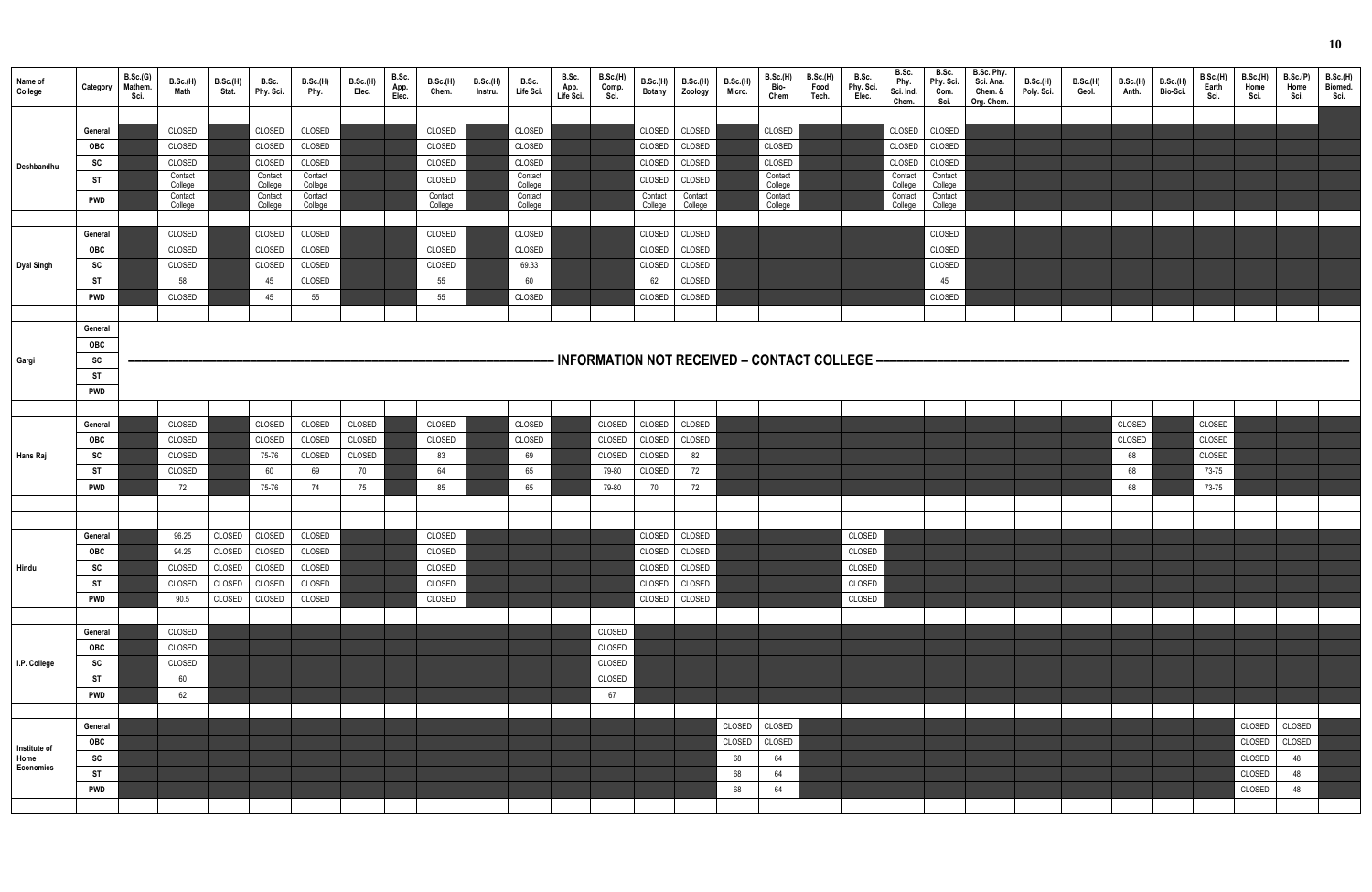| Name of<br>College      | Category       | B.Sc.(G)<br>Mathem.<br>Sci. | B.Sc.(H)<br><b>Math</b> | B.Sc.(H)<br>Stat.  | B.Sc.<br>Phy. Sci. | <b>B.Sc.(H)</b><br>Phy. | B.Sc.(H)<br>Elec. | B.Sc.<br>App.<br>Elec. | <b>B.Sc.(H)</b><br>Chem. | <b>B.Sc.(H)</b><br>Instru. | B.Sc.<br>Life Sci. | B.Sc.<br>App.<br>Life Sci. | <b>B.Sc.(H)</b><br>Comp. | <b>B.Sc.(H)</b><br><b>Botany</b> | <b>B.Sc.(H)</b><br>Zoology | <b>B.Sc.(H)</b><br>Micro. | B.Sc.(H)<br>Bio-<br>Chem | B.Sc.(H)<br>Food<br>Tech. | B.Sc.<br>Phy. Sci.<br>Elec. | B.Sc.<br>Phy.<br>Sci. Ind.<br>Chem. | B.Sc.<br>Phy. Sci.<br>Com.<br>Sci. | B.Sc. Phy.<br>Sci. Ana.<br>Chem. &<br>Org. Chem. | B.Sc.(H)<br>Poly. Sci. | B.Sc.(H)<br>Geol. | B.Sc.(H)<br>Anth. | B.Sc.(H)<br>Bio-Sci. | B.Sc.(H)<br>Earth<br>Sci. | <b>B.Sc.(H)</b><br>Home<br>Sci. | B.Sc.(P)<br>Home<br>Sci. | B.Sc.(H)<br>Biomed.<br>Sci. |
|-------------------------|----------------|-----------------------------|-------------------------|--------------------|--------------------|-------------------------|-------------------|------------------------|--------------------------|----------------------------|--------------------|----------------------------|--------------------------|----------------------------------|----------------------------|---------------------------|--------------------------|---------------------------|-----------------------------|-------------------------------------|------------------------------------|--------------------------------------------------|------------------------|-------------------|-------------------|----------------------|---------------------------|---------------------------------|--------------------------|-----------------------------|
|                         |                |                             |                         |                    |                    |                         |                   |                        |                          |                            |                    |                            |                          |                                  |                            |                           |                          |                           |                             |                                     |                                    |                                                  |                        |                   |                   |                      |                           |                                 |                          |                             |
|                         | General<br>OBC |                             | CLOSED<br>CLOSED        |                    |                    |                         |                   |                        |                          |                            |                    |                            |                          |                                  |                            |                           |                          |                           |                             |                                     |                                    |                                                  |                        |                   |                   |                      |                           |                                 |                          |                             |
| Janki Devi              | SC             |                             | CLOSED                  |                    |                    |                         |                   |                        |                          |                            |                    |                            |                          |                                  |                            |                           |                          |                           |                             |                                     |                                    |                                                  |                        |                   |                   |                      |                           |                                 |                          |                             |
| Memorial                | ST             |                             | 68.5                    |                    |                    |                         |                   |                        |                          |                            |                    |                            |                          |                                  |                            |                           |                          |                           |                             |                                     |                                    |                                                  |                        |                   |                   |                      |                           |                                 |                          |                             |
|                         | <b>PWD</b>     |                             | 68.5                    |                    |                    |                         |                   |                        |                          |                            |                    |                            |                          |                                  |                            |                           |                          |                           |                             |                                     |                                    |                                                  |                        |                   |                   |                      |                           |                                 |                          |                             |
|                         |                |                             |                         |                    |                    |                         |                   |                        |                          |                            |                    |                            |                          |                                  |                            |                           |                          |                           |                             |                                     |                                    |                                                  |                        |                   |                   |                      |                           |                                 |                          |                             |
|                         | General        |                             | CLOSED                  |                    | CLOSED             | CLOSED                  |                   |                        |                          |                            | CLOSED             |                            | CLOSED                   |                                  |                            |                           |                          |                           |                             |                                     |                                    |                                                  |                        |                   |                   |                      |                           |                                 |                          |                             |
|                         | OBC            |                             | CLOSED                  |                    | CLOSED             | CLOSED                  |                   |                        |                          |                            | CLOSED             |                            | CLOSED                   |                                  |                            |                           |                          |                           |                             |                                     |                                    |                                                  |                        |                   |                   |                      |                           |                                 |                          |                             |
| Kalindi                 | SC             |                             | 74                      |                    | CLOSED             | 68                      |                   |                        |                          |                            | CLOSED             |                            | CLOSED                   |                                  |                            |                           |                          |                           |                             |                                     |                                    |                                                  |                        |                   |                   |                      |                           |                                 |                          |                             |
|                         | <b>ST</b>      |                             | 54                      |                    | 56                 | 60                      |                   |                        |                          |                            | 64                 |                            | 65-70                    |                                  |                            |                           |                          |                           |                             |                                     |                                    |                                                  |                        |                   |                   |                      |                           |                                 |                          |                             |
|                         | <b>PWD</b>     |                             | 54                      |                    | 55                 | 60                      |                   |                        |                          |                            | 61                 |                            | 66-71                    |                                  |                            |                           |                          |                           |                             |                                     |                                    |                                                  |                        |                   |                   |                      |                           |                                 |                          |                             |
|                         |                |                             |                         |                    |                    |                         |                   |                        |                          |                            |                    |                            |                          |                                  |                            |                           |                          |                           |                             |                                     |                                    |                                                  |                        |                   |                   |                      |                           |                                 |                          |                             |
|                         | General        |                             | CLOSED                  |                    |                    |                         |                   |                        |                          |                            |                    |                            |                          |                                  |                            |                           |                          |                           |                             |                                     |                                    |                                                  |                        |                   |                   |                      |                           |                                 |                          |                             |
|                         | OBC            |                             | CLOSED                  |                    |                    |                         |                   |                        |                          |                            |                    |                            |                          |                                  |                            |                           |                          |                           |                             |                                     |                                    |                                                  |                        |                   |                   |                      |                           |                                 |                          |                             |
| Kamala Nehru            | SC             |                             | 77                      |                    |                    |                         |                   |                        |                          |                            |                    |                            |                          |                                  |                            |                           |                          |                           |                             |                                     |                                    |                                                  |                        |                   |                   |                      |                           |                                 |                          |                             |
|                         | <b>ST</b>      |                             | 77                      |                    |                    |                         |                   |                        |                          |                            |                    |                            |                          |                                  |                            |                           |                          |                           |                             |                                     |                                    |                                                  |                        |                   |                   |                      |                           |                                 |                          |                             |
|                         | <b>PWD</b>     |                             | 76                      |                    |                    |                         |                   |                        |                          |                            |                    |                            |                          |                                  |                            |                           |                          |                           |                             |                                     |                                    |                                                  |                        |                   |                   |                      |                           |                                 |                          |                             |
|                         | General        | CLOSED                      |                         |                    |                    | CLOSED                  |                   |                        |                          |                            |                    |                            | CLOSED                   |                                  |                            |                           |                          |                           |                             |                                     | CLOSED                             |                                                  |                        |                   |                   |                      |                           |                                 |                          |                             |
|                         | <b>OBC</b>     | CLOSED                      | CLOSED<br>CLOSED        |                    |                    | 90                      | CLOSED<br>CLOSED  |                        |                          |                            |                    |                            | CLOSED                   |                                  |                            |                           |                          |                           |                             |                                     | CLOSED                             |                                                  |                        |                   |                   |                      |                           |                                 |                          |                             |
| Keshav<br>Mahavidyalaya | <b>SC</b>      | CLOSED                      | CLOSED                  |                    |                    | CLOSED                  | CLOSED            |                        |                          |                            |                    |                            | CLOSED                   |                                  |                            |                           |                          |                           |                             |                                     | 67                                 |                                                  |                        |                   |                   |                      |                           |                                 |                          |                             |
|                         | <b>ST</b>      | CLOSED                      | CLOSED                  |                    |                    | CLOSED                  | 55                |                        |                          |                            |                    |                            | CLOSED                   |                                  |                            |                           |                          |                           |                             |                                     | CLOSED                             |                                                  |                        |                   |                   |                      |                           |                                 |                          |                             |
|                         | <b>PWD</b>     | CLOSED                      | 45                      |                    |                    | CLOSED                  | CLOSED            |                        |                          |                            |                    |                            | CLOSED                   |                                  |                            |                           |                          |                           |                             |                                     | CLOSED                             |                                                  |                        |                   |                   |                      |                           |                                 |                          |                             |
|                         |                |                             |                         |                    |                    |                         |                   |                        |                          |                            |                    |                            |                          |                                  |                            |                           |                          |                           |                             |                                     |                                    |                                                  |                        |                   |                   |                      |                           |                                 |                          |                             |
|                         | General        |                             | CLOSED                  | CLOSED             | 85.33-             | CLOSED                  |                   |                        | CLOSED                   |                            | CLOSED             |                            |                          | CLOSED                           | CLOSED                     |                           |                          |                           |                             |                                     | CLOSED                             | CLOSED                                           |                        |                   |                   |                      |                           |                                 |                          |                             |
|                         | <b>OBC</b>     |                             | CLOSED                  | CLOSED             | 85.66<br>CLOSED    | CLOSED                  |                   |                        | CLOSED                   |                            | CLOSED             |                            |                          |                                  | CLOSED CLOSED              |                           |                          |                           |                             |                                     | CLOSED                             | CLOSED                                           |                        |                   |                   |                      |                           |                                 |                          |                             |
| Kirori Mal              | SC             |                             | CLOSED                  | 83-84              | CLOSED             | 86-87                   |                   |                        | CLOSED                   |                            | CLOSED             |                            |                          |                                  | CLOSED CLOSED              |                           |                          |                           |                             |                                     | CLOSED                             | CLOSED                                           |                        |                   |                   |                      |                           |                                 |                          |                             |
|                         | <b>ST</b>      |                             | 68-70                   | 66-68              | CLOSED             | CLOSED                  |                   |                        | 67-68                    |                            | CLOSED             |                            |                          |                                  | CLOSED CLOSED              |                           |                          |                           |                             |                                     | 65-67                              | CLOSED                                           |                        |                   |                   |                      |                           |                                 |                          |                             |
|                         | <b>PWD</b>     |                             | 68-70                   | 80-82              | 57-58              | CLOSED                  |                   |                        | 68-69                    |                            | 58-59              |                            |                          | 56-58                            | 76-76.9                    |                           |                          |                           |                             |                                     | 71-74                              | 51-52                                            |                        |                   |                   |                      |                           |                                 |                          |                             |
|                         |                |                             |                         |                    |                    |                         |                   |                        |                          |                            |                    |                            |                          |                                  |                            |                           |                          |                           |                             |                                     |                                    |                                                  |                        |                   |                   |                      |                           |                                 |                          |                             |
|                         | General        |                             | CLOSED                  | CLOSED             |                    |                         |                   |                        |                          |                            |                    |                            |                          |                                  |                            |                           |                          |                           |                             |                                     |                                    |                                                  |                        |                   |                   |                      |                           |                                 |                          |                             |
|                         | OBC            |                             | CLOSED                  | CLOSED             |                    |                         |                   |                        |                          |                            |                    |                            |                          |                                  |                            |                           |                          |                           |                             |                                     |                                    |                                                  |                        |                   |                   |                      |                           |                                 |                          |                             |
| Lady Shri Ram           | SC             |                             | CLOSED                  | CLOSED             |                    |                         |                   |                        |                          |                            |                    |                            |                          |                                  |                            |                           |                          |                           |                             |                                     |                                    |                                                  |                        |                   |                   |                      |                           |                                 |                          |                             |
|                         | ST             |                             | CLOSED                  | CLOSED             |                    |                         |                   |                        |                          |                            |                    |                            |                          |                                  |                            |                           |                          |                           |                             |                                     |                                    |                                                  |                        |                   |                   |                      |                           |                                 |                          |                             |
|                         | <b>PWD</b>     |                             | Contact<br>College      | Contact<br>College |                    |                         |                   |                        |                          |                            |                    |                            |                          |                                  |                            |                           |                          |                           |                             |                                     |                                    |                                                  |                        |                   |                   |                      |                           |                                 |                          |                             |
|                         |                |                             |                         |                    |                    |                         |                   |                        |                          |                            |                    |                            |                          |                                  |                            |                           |                          |                           |                             |                                     |                                    |                                                  |                        |                   |                   |                      |                           |                                 |                          |                             |
|                         | General        |                             | CLOSED                  |                    |                    |                         |                   |                        |                          |                            |                    |                            |                          |                                  |                            |                           |                          |                           |                             |                                     |                                    |                                                  |                        |                   |                   |                      |                           |                                 |                          |                             |
|                         | OBC            |                             | CLOSED                  |                    |                    |                         |                   |                        |                          |                            |                    |                            |                          |                                  |                            |                           |                          |                           |                             |                                     |                                    |                                                  |                        |                   |                   |                      |                           |                                 |                          |                             |
| Lakshmi Bai             | SC             |                             | CLOSED                  |                    |                    |                         |                   |                        |                          |                            |                    |                            |                          |                                  |                            |                           |                          |                           |                             |                                     |                                    |                                                  |                        |                   |                   |                      |                           |                                 |                          |                             |
|                         | <b>ST</b>      |                             | 60                      |                    |                    |                         |                   |                        |                          |                            |                    |                            |                          |                                  |                            |                           |                          |                           |                             |                                     |                                    |                                                  |                        |                   |                   |                      |                           |                                 |                          |                             |
|                         | <b>PWD</b>     |                             | 60                      |                    |                    |                         |                   |                        |                          |                            |                    |                            |                          |                                  |                            |                           |                          |                           |                             |                                     |                                    |                                                  |                        |                   |                   |                      |                           |                                 |                          |                             |
|                         |                |                             |                         |                    |                    |                         |                   |                        |                          |                            |                    |                            |                          |                                  |                            |                           |                          |                           |                             |                                     |                                    |                                                  |                        |                   |                   |                      |                           |                                 |                          |                             |
|                         |                |                             |                         |                    |                    |                         |                   |                        |                          |                            |                    |                            |                          |                                  |                            |                           |                          |                           |                             |                                     |                                    |                                                  |                        |                   |                   |                      |                           |                                 |                          |                             |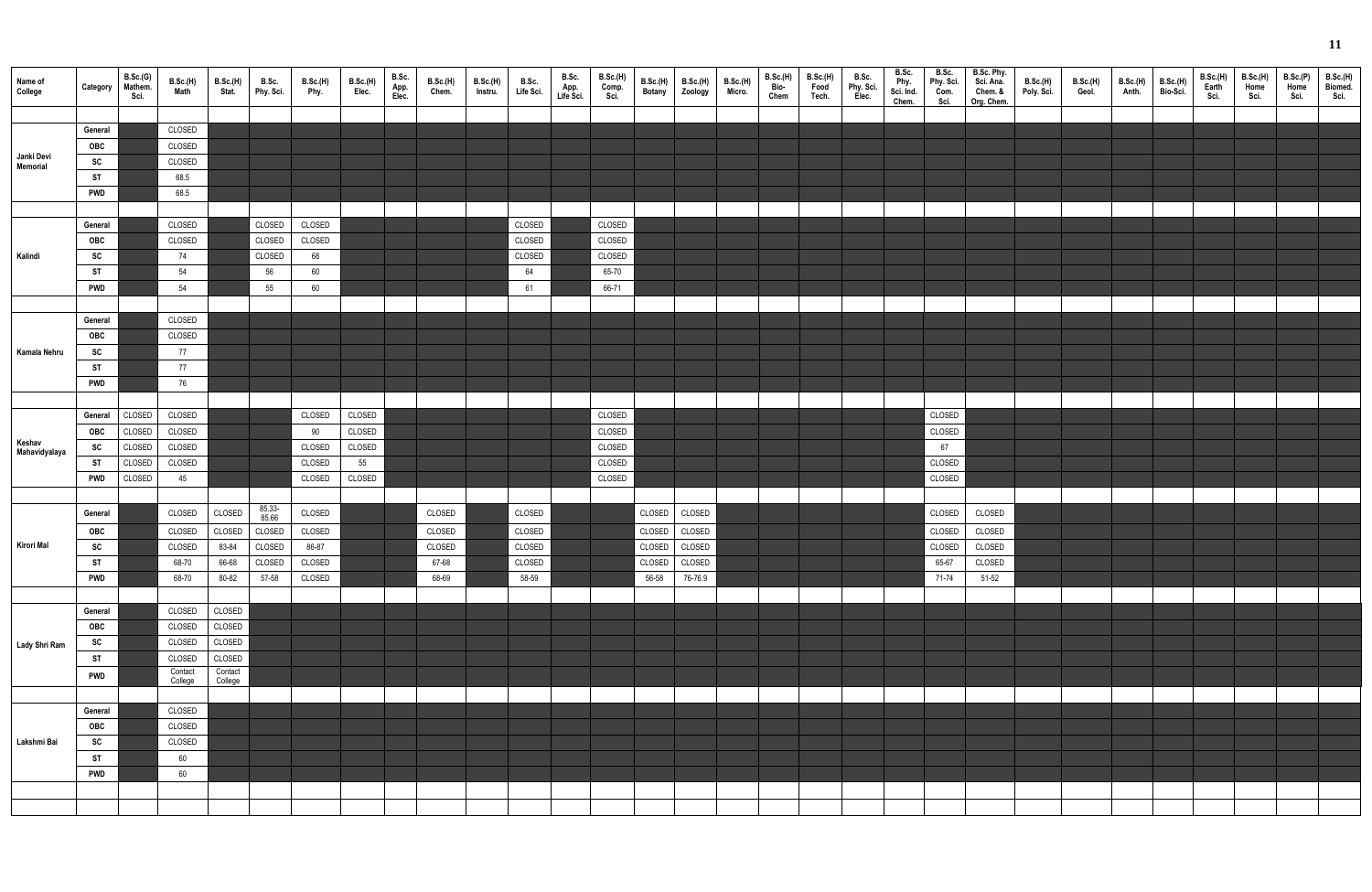| Name of<br>College   | Category                                                                  | B.Sc.(G)<br>Mathem.<br>Sci.                    | B.Sc.(H)<br>Math                                   | <b>B.Sc.(H)</b><br>Stat.                       | B.Sc.<br>Phy. Sci.                                 | <b>B.Sc.(H)</b><br>Phy.                            | B.Sc.(H)<br>Elec.                  | B.Sc.<br>App.<br>Elec. | B.Sc.(H)<br>Chem.                                  | B.Sc.(H)<br>Instru. | B.Sc.<br>Life Sci.                                 | B.Sc.<br>App.<br>Life Sci. | <b>B.Sc.(H)</b><br>Comp.<br>Sci.               | B.Sc.(H)<br><b>Botany</b>                                           | B.Sc.(H)<br>Zoology                                    | <b>B.Sc.(H)</b><br>Micro. | B.Sc.(H)<br>Bio-<br>Chem | B.Sc.(H)<br>Food<br>Tech. | B.Sc.<br>Phy. Sci.<br>Elec. | B.Sc.<br>Phy.<br>Sci. Ind.<br>Chem. | B.Sc.<br>Phy. Sci.<br>Com.<br>Sci.                 | B.Sc. Phy.<br>Sci. Ana.<br>Chem. &<br>Org. Chem. | B.Sc.(H)<br>Poly. Sci. | B.Sc.(H)<br>Geol. | B.Sc.(H)<br>Anth. | <b>B.Sc.(H)</b><br>Bio-Sci. | B.Sc.(H)<br>Earth<br>Sci. | <b>B.Sc.(H)</b><br>Home<br>Sci. | B.Sc.(P)<br>Home<br>Sci. | <b>B.Sc.(H)</b><br>Biomed.<br>Sci. |
|----------------------|---------------------------------------------------------------------------|------------------------------------------------|----------------------------------------------------|------------------------------------------------|----------------------------------------------------|----------------------------------------------------|------------------------------------|------------------------|----------------------------------------------------|---------------------|----------------------------------------------------|----------------------------|------------------------------------------------|---------------------------------------------------------------------|--------------------------------------------------------|---------------------------|--------------------------|---------------------------|-----------------------------|-------------------------------------|----------------------------------------------------|--------------------------------------------------|------------------------|-------------------|-------------------|-----------------------------|---------------------------|---------------------------------|--------------------------|------------------------------------|
| <b>Lady Irwin</b>    | General<br>OBC<br>${\sf sc}$<br><b>ST</b><br><b>PWD</b>                   |                                                |                                                    |                                                |                                                    |                                                    |                                    |                        |                                                    |                     |                                                    |                            |                                                | · INFORMATION NOT RECEIVED – CONTACT COLLEGE –                      |                                                        |                           |                          |                           |                             |                                     |                                                    |                                                  |                        |                   |                   |                             |                           |                                 |                          |                                    |
| Maharaja<br>Agrasen  | General<br><b>OBC</b><br><b>SC</b><br>ST<br><b>PWD</b>                    | CLOSED<br>CLOSED<br>CLOSED<br>61<br>CLOSED     |                                                    |                                                | CLOSED<br>CLOSED<br>CLOSED<br>65<br>$ \,$          |                                                    | CLOSED<br>CLOSED<br>71<br>60<br>60 |                        |                                                    |                     |                                                    |                            |                                                |                                                                     |                                                        |                           |                          |                           |                             |                                     | CLOSED<br>CLOSED<br>67<br>63<br>63                 |                                                  |                        |                   |                   |                             |                           |                                 |                          |                                    |
| Maitreyi             | General<br>OBC<br>SC<br><b>ST</b><br><b>PWD</b>                           |                                                | CLOSED<br>CLOSED<br>75<br>75<br>Contact<br>College |                                                | CLOSED<br>CLOSED<br>64<br>62<br>Contact<br>College | CLOSED<br>CLOSED<br>80<br>65<br>Contact<br>College |                                    |                        | CLOSED<br>CLOSED<br>73<br>73<br>Contact<br>College |                     | CLOSED<br>CLOSED<br>66<br>66<br>Contact<br>College |                            |                                                | CLOSED<br>CLOSED<br>CLOSED<br>CLOSED<br>Contact<br>College          | CLOSED<br>CLOSED<br>CLOSED<br>66<br>Contact<br>College |                           |                          |                           |                             |                                     | CLOSED<br>CLOSED<br>63<br>62<br>Contact<br>College |                                                  |                        |                   |                   |                             |                           |                                 |                          |                                    |
| <b>Mata Sundri</b>   | General<br>OBC<br><b>SC</b><br><b>ST</b><br><b>PWD</b>                    |                                                | CLOSED<br>$\sim$<br>CLOSED<br>CLOSED<br>45         |                                                |                                                    |                                                    |                                    |                        |                                                    |                     |                                                    |                            |                                                |                                                                     |                                                        |                           |                          |                           |                             |                                     |                                                    |                                                  |                        |                   |                   |                             |                           |                                 |                          |                                    |
| <b>Miranda House</b> | General<br>OBC<br>SC<br><b>ST</b><br><b>PWD</b>                           |                                                | CLOSED<br>CLOSED<br>CLOSED<br>69.5<br>CLOSED       |                                                |                                                    | CLOSED<br>CLOSED<br>CLOSED<br>CLOSED<br>CLOSED     |                                    |                        | CLOSED<br>CLOSED<br>CLOSED<br>CLOSED<br>CLOSED     |                     | CLOSED<br>CLOSED<br>CLOSED<br>CLOSED<br>CLOSED     |                            |                                                | CLOSED<br>CLOSED<br>CLOSED CLOSED<br>CLOSED CLOSED<br><b>CLOSED</b> | CLOSED<br>CLOSED<br>CLOSED                             |                           |                          |                           |                             |                                     | CLOSED<br>CLOSED<br>CLOSED<br>53<br>CLOSED         |                                                  |                        |                   |                   |                             |                           |                                 |                          |                                    |
| Moti Lal Nehru       | General<br>OBC<br>$\operatorname{\textsf{sc}}$<br><b>ST</b><br><b>PWD</b> |                                                |                                                    |                                                |                                                    |                                                    |                                    |                        |                                                    |                     |                                                    |                            |                                                | INFORMATION NOT RECEIVED - CONTACT COLLEGE -                        |                                                        |                           |                          |                           |                             |                                     |                                                    |                                                  |                        |                   |                   |                             |                           |                                 |                          |                                    |
| P.G.D.A.V.           | General<br>OBC<br><b>SC</b><br>ST<br><b>PWD</b>                           | CLOSED<br>CLOSED<br>CLOSED<br>CLOSED<br>CLOSED | CLOSED<br>CLOSED<br>CLOSED<br>CLOSED<br>CLOSED     | CLOSED<br>CLOSED<br>CLOSED<br>CLOSED<br>CLOSED |                                                    |                                                    |                                    |                        |                                                    |                     |                                                    |                            | CLOSED<br>CLOSED<br>CLOSED<br>CLOSED<br>CLOSED |                                                                     |                                                        |                           |                          |                           |                             |                                     |                                                    |                                                  |                        |                   |                   |                             |                           |                                 |                          |                                    |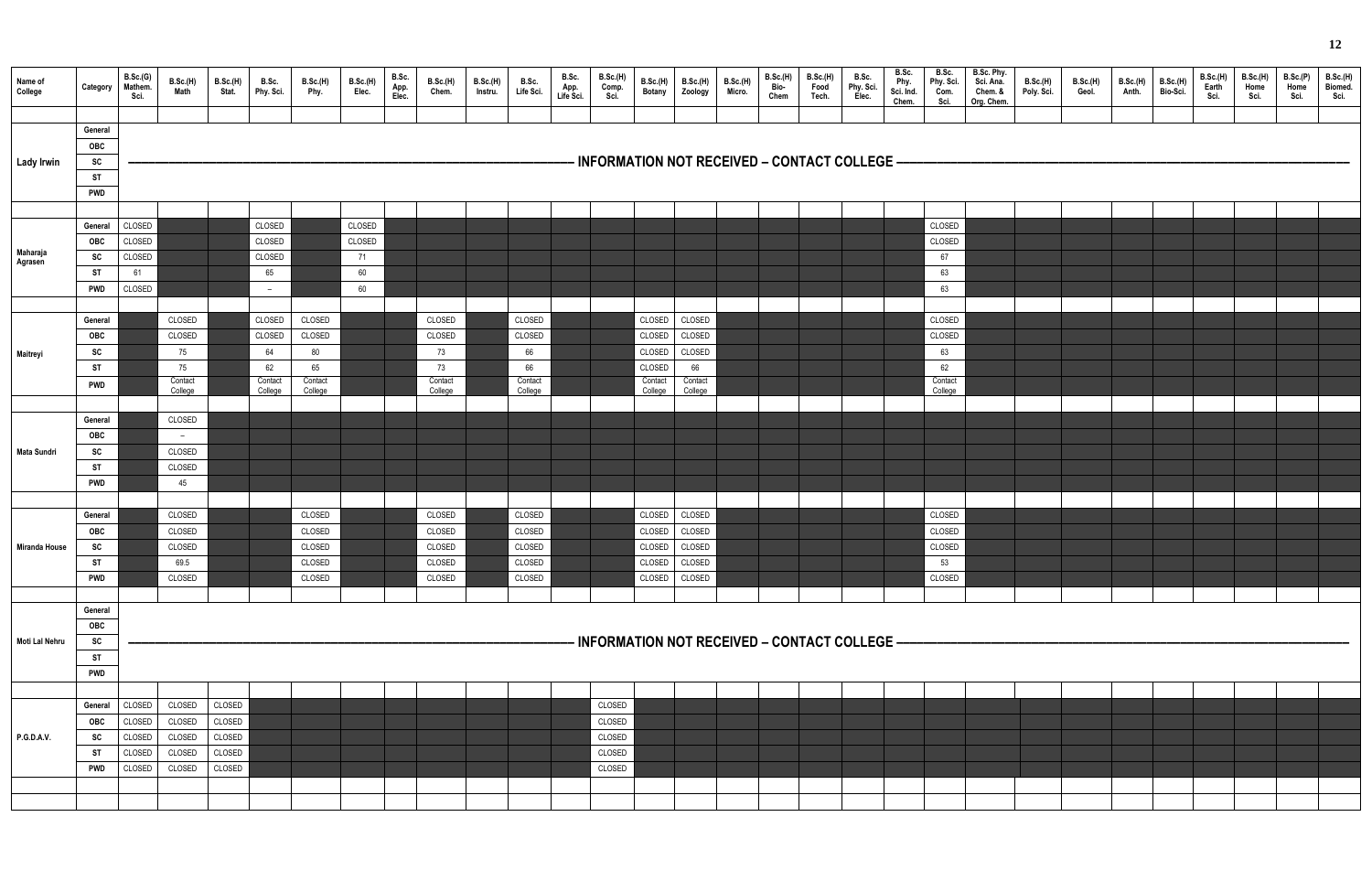| Name of<br>College                            | Category                                               | B.Sc.(G)<br>Mathem.<br>Sci. | B.Sc.(H)<br>Math | B.Sc.(H)<br>Stat. | B.Sc.<br>Phy. Sci. | B.Sc.(H)<br>Phy. | B.Sc.(H)<br>Elec.        | B.Sc.<br>App.<br>Elec. | B.Sc.(H)<br>Chem. | B.Sc.(H)<br>Instru. | B.Sc.<br>Life Sci. | B.Sc.<br>App.<br>Life Sci. | <b>B.Sc.(H)</b><br>Comp.<br>Sci. | B.Sc.(H)<br><b>Botany</b> | B.Sc.(H)<br>Zoology | <b>B.Sc.(H)</b><br>Micro. | B.Sc.(H)<br>Bio-<br>Chem | B.Sc.(H)<br>Food<br>Tech.                      | B.Sc.<br>Phy. Sci.<br>Elec. | B.Sc.<br>Phy.<br>Sci. Ind.<br>Chem. | B.Sc.<br>Phy. Sci.<br>Com.<br>Sci. | B.Sc. Phy.<br>Sci. Ana.<br>Chem. &<br>Org. Chem. | <b>B.Sc.(H)</b><br>Poly. Sci. | <b>B.Sc.(H)</b><br>Geol. | B.Sc.(H)<br>Anth. | B.Sc.(H)<br>Bio-Sci. | B.Sc.(H)<br>Earth<br>Sci. | B.Sc.(H)<br>Home<br>Sci. | B.Sc.(P)<br>Home<br>Sci. | <b>B.Sc.(H)</b><br>Biomed.<br>Sci. |
|-----------------------------------------------|--------------------------------------------------------|-----------------------------|------------------|-------------------|--------------------|------------------|--------------------------|------------------------|-------------------|---------------------|--------------------|----------------------------|----------------------------------|---------------------------|---------------------|---------------------------|--------------------------|------------------------------------------------|-----------------------------|-------------------------------------|------------------------------------|--------------------------------------------------|-------------------------------|--------------------------|-------------------|----------------------|---------------------------|--------------------------|--------------------------|------------------------------------|
| P.G.D.A.V.(Eve.)                              | General<br><b>OBC</b><br>SC<br><b>ST</b><br><b>PWD</b> |                             |                  |                   |                    |                  |                          |                        |                   |                     |                    |                            |                                  |                           |                     |                           |                          | - INFORMATION NOT RECEIVED – CONTACT COLLEGE – |                             |                                     |                                    |                                                  |                               |                          |                   |                      |                           |                          |                          |                                    |
|                                               |                                                        |                             |                  |                   |                    |                  |                          |                        |                   |                     |                    |                            |                                  |                           |                     |                           |                          |                                                |                             |                                     |                                    |                                                  |                               |                          |                   |                      |                           |                          |                          |                                    |
|                                               | General                                                |                             | CLOSED           |                   | CLOSED             | $-$              | $\overline{\phantom{a}}$ |                        | CLOSED            |                     |                    |                            |                                  |                           |                     |                           |                          |                                                | $ \,$                       | CLOSED                              | $\sim$                             |                                                  |                               |                          |                   |                      |                           |                          |                          |                                    |
|                                               | <b>OBC</b>                                             |                             | CLOSED           |                   | CLOSED             |                  | $\overline{\phantom{m}}$ |                        | CLOSED            |                     |                    |                            |                                  |                           |                     |                           |                          |                                                | $-$                         | CLOSED                              | $-$                                |                                                  |                               |                          |                   |                      |                           |                          |                          |                                    |
| Rajdhani                                      | SC                                                     |                             | CLOSED           |                   | CLOSED             | $-$              | $-$                      |                        | CLOSED            |                     |                    |                            |                                  |                           |                     |                           |                          |                                                | $ \,$                       | CLOSED                              | $-$                                |                                                  |                               |                          |                   |                      |                           |                          |                          |                                    |
|                                               | ST                                                     |                             | CLOSED           |                   | 49                 | 55               | $\overline{\phantom{a}}$ |                        | 62                |                     |                    |                            |                                  |                           |                     |                           |                          |                                                | 50                          | CLOSED                              | 45                                 |                                                  |                               |                          |                   |                      |                           |                          |                          |                                    |
|                                               | <b>PWD</b>                                             |                             | 60               |                   | $\sim$             |                  | 66                       |                        | 62                |                     |                    |                            |                                  |                           |                     |                           |                          |                                                | 50                          | 56                                  | 59                                 |                                                  |                               |                          |                   |                      |                           |                          |                          |                                    |
|                                               | General                                                |                             |                  | CLOSED            |                    |                  |                          |                        |                   |                     |                    |                            | CLOSED                           |                           |                     | CLOSED                    |                          |                                                |                             |                                     |                                    |                                                  |                               | Against                  |                   |                      |                           |                          |                          |                                    |
|                                               | <b>OBC</b>                                             |                             |                  | 82.5              |                    |                  |                          |                        |                   |                     |                    |                            | CLOSED                           |                           |                     | CLOSED                    |                          |                                                |                             |                                     |                                    |                                                  |                               | Cancellation<br>CLOSED   |                   |                      |                           |                          |                          |                                    |
| Ram Lal Anand                                 | SC                                                     |                             |                  | CLOSED            |                    |                  |                          |                        |                   |                     |                    |                            | 74-79                            |                           |                     | CLOSED                    |                          |                                                |                             |                                     |                                    |                                                  |                               | 74                       |                   |                      |                           |                          |                          |                                    |
|                                               | <b>ST</b>                                              |                             |                  | 65                |                    |                  |                          |                        |                   |                     |                    |                            | 70-75                            |                           |                     | 68                        |                          |                                                |                             |                                     |                                    |                                                  |                               | 70                       |                   |                      |                           |                          |                          |                                    |
|                                               | <b>PWD</b>                                             |                             |                  | $-$               |                    |                  |                          |                        |                   |                     |                    |                            | $\overline{\phantom{0}}$         |                           |                     | $\overline{\phantom{0}}$  |                          |                                                |                             |                                     |                                    |                                                  |                               | $\overline{\phantom{a}}$ |                   |                      |                           |                          |                          |                                    |
|                                               |                                                        |                             |                  |                   |                    |                  |                          |                        |                   |                     |                    |                            |                                  |                           |                     |                           |                          |                                                |                             |                                     |                                    |                                                  |                               |                          |                   |                      |                           |                          |                          |                                    |
|                                               | General                                                |                             | CLOSED           | CLOSED            | CLOSED             | CLOSED           |                          |                        | CLOSED            |                     | CLOSED             |                            |                                  | CLOSED                    | CLOSED              |                           |                          |                                                |                             |                                     |                                    |                                                  |                               |                          |                   |                      |                           |                          |                          |                                    |
|                                               | OBC                                                    |                             | CLOSED           | CLOSED            | CLOSED             | CLOSED           |                          |                        | CLOSED            |                     | CLOSED             |                            |                                  | CLOSED                    | CLOSED              |                           |                          |                                                |                             |                                     |                                    |                                                  |                               |                          |                   |                      |                           |                          |                          |                                    |
| Ramjas                                        | SC                                                     |                             | CLOSED           | CLOSED            | CLOSED             | CLOSED           |                          |                        | 81.33             |                     | CLOSED             |                            |                                  | CLOSED                    | CLOSED              |                           |                          |                                                |                             |                                     |                                    |                                                  |                               |                          |                   |                      |                           |                          |                          |                                    |
|                                               | ST                                                     |                             | 73               | 70                | 61                 | 66               |                          |                        | 66                |                     | CLOSED             |                            |                                  | 70                        | 73                  |                           |                          |                                                |                             |                                     |                                    |                                                  |                               |                          |                   |                      |                           |                          |                          |                                    |
|                                               | <b>PWD</b>                                             |                             | 71               | 72                | 61                 | 72               |                          |                        | $70\,$            |                     | 61                 |                            |                                  | 71                        | 72                  |                           |                          |                                                |                             |                                     |                                    |                                                  |                               |                          |                   |                      |                           |                          |                          |                                    |
|                                               | General                                                |                             | CLOSED           |                   |                    |                  |                          |                        |                   |                     |                    |                            |                                  |                           |                     |                           |                          |                                                |                             |                                     |                                    |                                                  |                               |                          |                   |                      |                           |                          |                          |                                    |
|                                               | OBC                                                    |                             | CLOSED           |                   |                    |                  |                          |                        |                   |                     |                    |                            |                                  |                           |                     |                           |                          |                                                |                             |                                     |                                    |                                                  |                               |                          |                   |                      |                           |                          |                          |                                    |
| Satyawati Co-<br>Ed.                          | SC                                                     |                             | 76-83            |                   |                    |                  |                          |                        |                   |                     |                    |                            |                                  |                           |                     |                           |                          |                                                |                             |                                     |                                    |                                                  |                               |                          |                   |                      |                           |                          |                          |                                    |
|                                               | <b>ST</b>                                              |                             | 58               |                   |                    |                  |                          |                        |                   |                     |                    |                            |                                  |                           |                     |                           |                          |                                                |                             |                                     |                                    |                                                  |                               |                          |                   |                      |                           |                          |                          |                                    |
|                                               | <b>PWD</b>                                             |                             | 45               |                   |                    |                  |                          |                        |                   |                     |                    |                            |                                  |                           |                     |                           |                          |                                                |                             |                                     |                                    |                                                  |                               |                          |                   |                      |                           |                          |                          |                                    |
|                                               |                                                        |                             |                  |                   |                    |                  |                          |                        |                   |                     |                    |                            |                                  |                           |                     |                           |                          |                                                |                             |                                     |                                    |                                                  |                               |                          |                   |                      |                           |                          |                          |                                    |
|                                               | General                                                |                             |                  |                   |                    |                  |                          |                        |                   |                     |                    |                            |                                  |                           |                     |                           |                          |                                                |                             |                                     |                                    |                                                  |                               |                          |                   |                      |                           |                          |                          |                                    |
|                                               | OBC                                                    |                             |                  |                   |                    |                  |                          |                        |                   |                     |                    |                            |                                  |                           |                     |                           |                          |                                                |                             |                                     |                                    |                                                  |                               |                          |                   |                      |                           |                          |                          |                                    |
| Shaheed<br>Sukhdev Col.of                     | SC                                                     |                             |                  |                   |                    |                  |                          |                        |                   |                     |                    |                            |                                  |                           |                     |                           |                          | INFORMATION NOT RECEIVED - CONTACT COLLEGE -   |                             |                                     |                                    |                                                  |                               |                          |                   |                      |                           |                          |                          |                                    |
| <b>Bus. Studies</b>                           | <b>ST</b>                                              |                             |                  |                   |                    |                  |                          |                        |                   |                     |                    |                            |                                  |                           |                     |                           |                          |                                                |                             |                                     |                                    |                                                  |                               |                          |                   |                      |                           |                          |                          |                                    |
|                                               | <b>PWD</b>                                             |                             |                  |                   |                    |                  |                          |                        |                   |                     |                    |                            |                                  |                           |                     |                           |                          |                                                |                             |                                     |                                    |                                                  |                               |                          |                   |                      |                           |                          |                          |                                    |
|                                               |                                                        |                             |                  |                   |                    |                  |                          |                        |                   |                     |                    |                            |                                  |                           |                     |                           |                          |                                                |                             |                                     |                                    |                                                  |                               |                          |                   |                      |                           |                          |                          |                                    |
|                                               | General                                                |                             |                  |                   |                    |                  | CLOSED                   |                        |                   | CLOSED              |                    |                            | CLOSED                           |                           |                     |                           |                          | CLOSED                                         |                             |                                     |                                    |                                                  |                               |                          |                   |                      |                           |                          |                          | CLOSED                             |
| Shaheed                                       | OBC                                                    |                             |                  |                   |                    |                  | CLOSED                   |                        |                   | CLOSED              |                    |                            | CLOSED                           |                           |                     |                           |                          | CLOSED                                         |                             |                                     |                                    |                                                  |                               |                          |                   |                      |                           |                          |                          | 80                                 |
| Rajguru College<br>of Appld. Sc. for<br>Women | SC<br><b>ST</b>                                        |                             |                  |                   |                    |                  | 60<br>55                 |                        |                   | 58<br>55            |                    |                            | 62-67<br>55-60                   |                           |                     |                           |                          | CLOSED<br>58                                   |                             |                                     |                                    |                                                  |                               |                          |                   |                      |                           |                          |                          | CLOSED<br>CLOSED                   |
|                                               | <b>PWD</b>                                             |                             |                  |                   |                    |                  | 55                       |                        |                   | 55                  |                    |                            | 55-60                            |                           |                     |                           |                          | 60                                             |                             |                                     |                                    |                                                  |                               |                          |                   |                      |                           |                          |                          | CLOSED                             |
|                                               |                                                        |                             |                  |                   |                    |                  |                          |                        |                   |                     |                    |                            |                                  |                           |                     |                           |                          |                                                |                             |                                     |                                    |                                                  |                               |                          |                   |                      |                           |                          |                          |                                    |
|                                               |                                                        |                             |                  |                   |                    |                  |                          |                        |                   |                     |                    |                            |                                  |                           |                     |                           |                          |                                                |                             |                                     |                                    |                                                  |                               |                          |                   |                      |                           |                          |                          |                                    |
|                                               |                                                        |                             |                  |                   |                    |                  |                          |                        |                   |                     |                    |                            |                                  |                           |                     |                           |                          |                                                |                             |                                     |                                    |                                                  |                               |                          |                   |                      |                           |                          |                          |                                    |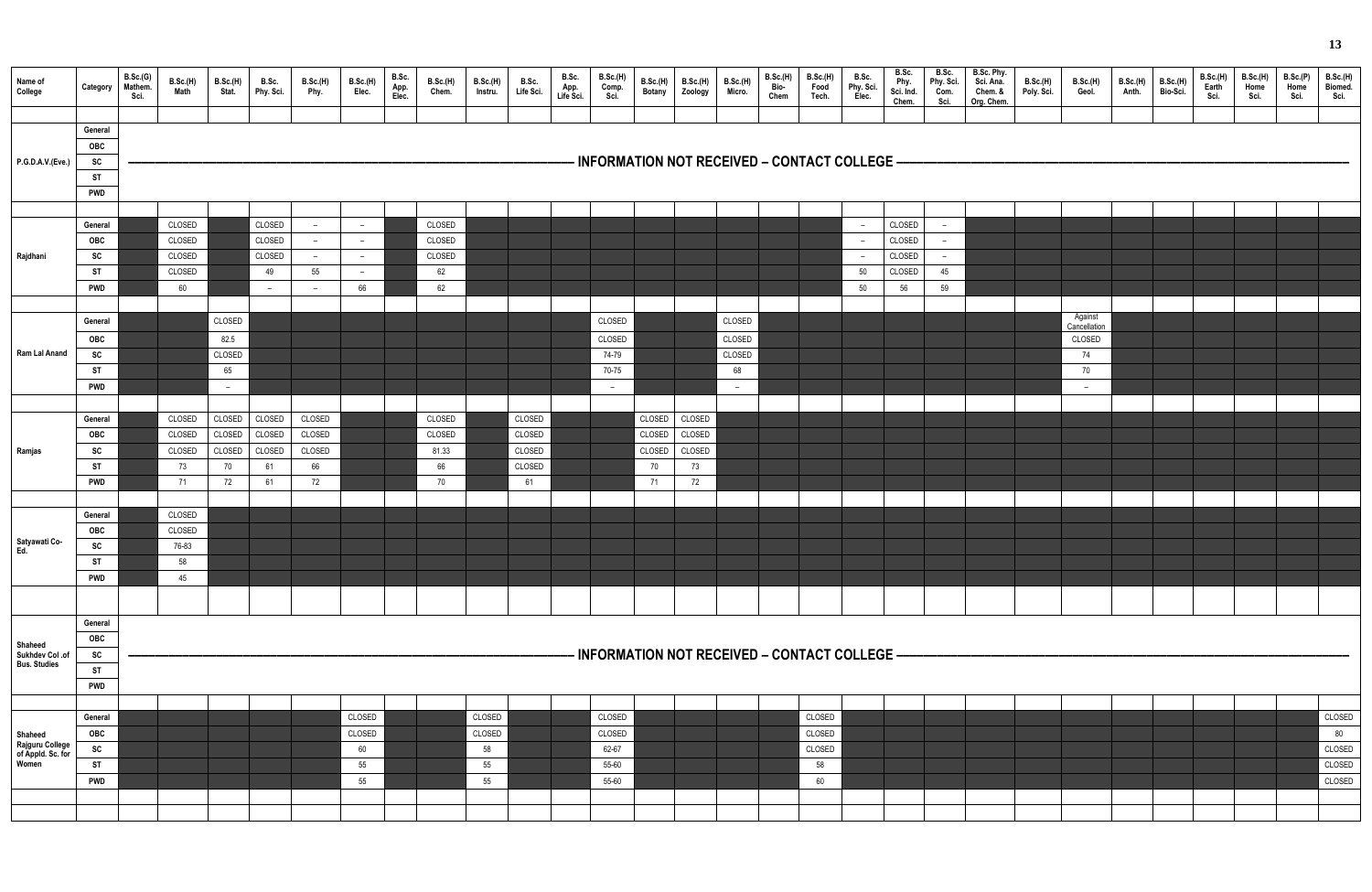| Name of<br>College                    | Category                                               | B.Sc.(G)<br>Mathem.<br>Sci. | <b>B.Sc.(H)</b><br><b>Math</b>                             | B.Sc.(H)<br>Stat. | B.Sc.<br>Phy. Sci.                     | B.Sc.(H)<br>Phy. | <b>B.Sc.(H)</b><br>Elec.           | B.Sc.<br>App.<br>Elec. | B.Sc.(H)<br>Chem. | <b>B.Sc.(H)</b><br>Instru. | B.Sc.<br>Life Sci.                | B.Sc.<br>App.<br>Life Sci. | <b>B.Sc.(H)</b><br>Comp.<br>Sci.                 | B.Sc.(H)<br><b>Botany</b> | B.Sc.(H)<br>Zoology | $\vert$ B.Sc.(H)<br>Micro. | B.Sc.(H)<br>Bio-<br>Chem | <b>B.Sc.(H)</b><br>Food<br>Tech. | B.Sc.<br>Phy. Sci.<br>Elec.            | B.Sc.<br>Phy.<br>Sci. Ind.<br>Chem. | B.Sc.<br>Phy. Sci.<br>Com.<br>Sci.     | B.Sc. Phy.<br>Sci. Ana.<br>Chem. &<br>Org. Chem. | B.Sc.(H)<br>Poly. Sci. | B.Sc.(H)<br>Geol. | B.Sc.(H)<br>Anth. | <b>B.Sc.(H)</b><br>Bio-Sci. | <b>B.Sc.(H)</b><br>Earth<br>Sci. | <b>B.Sc.(H)</b><br>Home<br>Sci. | B.Sc.(P)<br>Home<br>Sci. | B.Sc.(H<br><b>Biomed</b><br>Sci. |
|---------------------------------------|--------------------------------------------------------|-----------------------------|------------------------------------------------------------|-------------------|----------------------------------------|------------------|------------------------------------|------------------------|-------------------|----------------------------|-----------------------------------|----------------------------|--------------------------------------------------|---------------------------|---------------------|----------------------------|--------------------------|----------------------------------|----------------------------------------|-------------------------------------|----------------------------------------|--------------------------------------------------|------------------------|-------------------|-------------------|-----------------------------|----------------------------------|---------------------------------|--------------------------|----------------------------------|
| Shaheed<br><b>Bhagat Singh</b>        | General<br>OBC<br>SC<br>ST<br><b>PWD</b>               |                             | CLOSED<br>CLOSED<br>CLOSED<br>CLOSED<br>Contact<br>College |                   |                                        |                  |                                    |                        |                   |                            |                                   |                            |                                                  |                           |                     |                            |                          |                                  |                                        |                                     |                                        |                                                  |                        |                   |                   |                             |                                  |                                 |                          |                                  |
| S.G.G.S. Coll. of<br>Commerce.        | General<br>OBC<br>SC<br><b>ST</b><br><b>PWD</b>        |                             |                                                            |                   |                                        |                  |                                    |                        |                   |                            |                                   |                            | CLOSED<br>$-$<br>CLOSED<br>CLOSED<br>65          |                           |                     |                            |                          |                                  |                                        |                                     |                                        |                                                  |                        |                   |                   |                             |                                  |                                 |                          |                                  |
| S.G.T.B. Khalsa                       | General<br>OBC<br>SC<br><b>ST</b><br><b>PWD</b>        |                             |                                                            |                   |                                        |                  |                                    |                        |                   |                            |                                   |                            | - INFORMATION NOT RECEIVED - CONTACT COLLEGE -   |                           |                     |                            |                          |                                  |                                        |                                     |                                        |                                                  |                        |                   |                   |                             |                                  |                                 |                          |                                  |
|                                       | General<br>OBC                                         |                             |                                                            |                   |                                        |                  |                                    |                        |                   |                            |                                   |                            |                                                  |                           |                     |                            |                          |                                  |                                        |                                     |                                        |                                                  |                        |                   |                   |                             |                                  |                                 |                          |                                  |
| Shivaji                               | <b>SC</b><br><b>ST</b><br><b>PWD</b>                   |                             |                                                            |                   |                                        |                  |                                    |                        |                   |                            |                                   |                            | - INFORMATION NOT RECEIVED - CONTACT COLLEGE -   |                           |                     |                            |                          |                                  |                                        |                                     |                                        |                                                  |                        |                   |                   |                             |                                  |                                 |                          |                                  |
| Shyama Prasad<br>Mukherjee<br>College | General<br><b>OBC</b><br>SC<br><b>ST</b><br><b>PWD</b> |                             | CLOSED<br>CLOSED<br>67.5<br>67.5<br>67.5                   |                   |                                        |                  |                                    |                        |                   |                            |                                   |                            | CLOSED<br>CLOSED<br>CLOSED<br>71.5-76.5<br>76-81 |                           |                     |                            |                          |                                  |                                        |                                     |                                        |                                                  |                        |                   |                   |                             |                                  |                                 |                          |                                  |
| Shyam Lal                             | General<br>OBC<br>SC<br><b>ST</b><br><b>PWD</b>        |                             |                                                            |                   | CLOSED<br>CLOSED<br>CLOSED<br>45<br>45 |                  |                                    |                        |                   |                            |                                   |                            |                                                  |                           |                     |                            |                          |                                  | CLOSED<br>CLOSED<br>CLOSED<br>45<br>45 |                                     | CLOSED<br>CLOSED<br>CLOSED<br>45<br>45 |                                                  |                        |                   |                   |                             |                                  |                                 |                          |                                  |
| Sri Aurobindo                         | General<br>OBC<br>SC<br><b>ST</b><br><b>PWD</b>        |                             |                                                            |                   | CLOSED<br>CLOSED<br>63<br>61<br>61     |                  | CLOSED<br>CLOSED<br>72<br>71<br>70 |                        |                   |                            | 76.66<br>CLOSED<br>67<br>64<br>64 |                            |                                                  |                           |                     |                            |                          |                                  |                                        |                                     |                                        |                                                  |                        |                   |                   |                             |                                  |                                 |                          |                                  |

| B.Sc. Phy.<br>Sci. Ana.<br>Chem. &<br>Org. Chem. | B.Sc.(H)<br>Poly. Sci. | B.Sc.(H)<br>Geol. | B.Sc.(H)<br>Anth. | B.Sc.(H)<br>Bio-Sci. | B.Sc.(H)<br>Earth<br>Sci. | B.Sc.(H)<br>Home <sup>'</sup><br>Sci. | B.Sc.(P)<br>Home <sup>'</sup><br>Sci. | B.Sc.(H)<br>Biomed.<br>Sci. |
|--------------------------------------------------|------------------------|-------------------|-------------------|----------------------|---------------------------|---------------------------------------|---------------------------------------|-----------------------------|
|                                                  |                        |                   |                   |                      |                           |                                       |                                       |                             |
|                                                  |                        |                   |                   |                      |                           |                                       |                                       |                             |
|                                                  |                        |                   |                   |                      |                           |                                       |                                       |                             |
|                                                  |                        |                   |                   |                      |                           |                                       |                                       |                             |
|                                                  |                        |                   |                   |                      |                           |                                       |                                       |                             |
|                                                  |                        |                   |                   |                      |                           |                                       |                                       |                             |
|                                                  |                        |                   |                   |                      |                           |                                       |                                       |                             |
|                                                  |                        |                   |                   |                      |                           |                                       |                                       |                             |
|                                                  |                        |                   |                   |                      |                           |                                       |                                       |                             |
|                                                  |                        |                   |                   |                      |                           |                                       |                                       |                             |
|                                                  |                        |                   |                   |                      |                           |                                       |                                       |                             |
|                                                  |                        |                   |                   |                      |                           |                                       |                                       |                             |
|                                                  |                        |                   |                   |                      |                           |                                       |                                       |                             |
|                                                  |                        |                   |                   |                      |                           |                                       |                                       |                             |
|                                                  |                        |                   |                   |                      |                           |                                       |                                       |                             |
|                                                  |                        |                   |                   |                      |                           |                                       |                                       |                             |
|                                                  |                        |                   |                   |                      |                           |                                       |                                       |                             |
|                                                  |                        |                   |                   |                      |                           |                                       |                                       |                             |
|                                                  |                        |                   |                   |                      |                           |                                       |                                       |                             |
|                                                  |                        |                   |                   |                      |                           |                                       |                                       |                             |
|                                                  |                        |                   |                   |                      |                           |                                       |                                       |                             |
|                                                  |                        |                   |                   |                      |                           |                                       |                                       |                             |
|                                                  |                        |                   |                   |                      |                           |                                       |                                       |                             |
|                                                  |                        |                   |                   |                      |                           |                                       |                                       |                             |
|                                                  |                        |                   |                   |                      |                           |                                       |                                       |                             |
|                                                  |                        |                   |                   |                      |                           |                                       |                                       |                             |
|                                                  |                        |                   |                   |                      |                           |                                       |                                       |                             |
|                                                  |                        |                   |                   |                      |                           |                                       |                                       |                             |
|                                                  |                        |                   |                   |                      |                           |                                       |                                       |                             |
|                                                  |                        |                   |                   |                      |                           |                                       |                                       |                             |
|                                                  |                        |                   |                   |                      |                           |                                       |                                       |                             |
|                                                  |                        |                   |                   |                      |                           |                                       |                                       |                             |
|                                                  |                        |                   |                   |                      |                           |                                       |                                       |                             |
|                                                  |                        |                   |                   |                      |                           |                                       |                                       |                             |